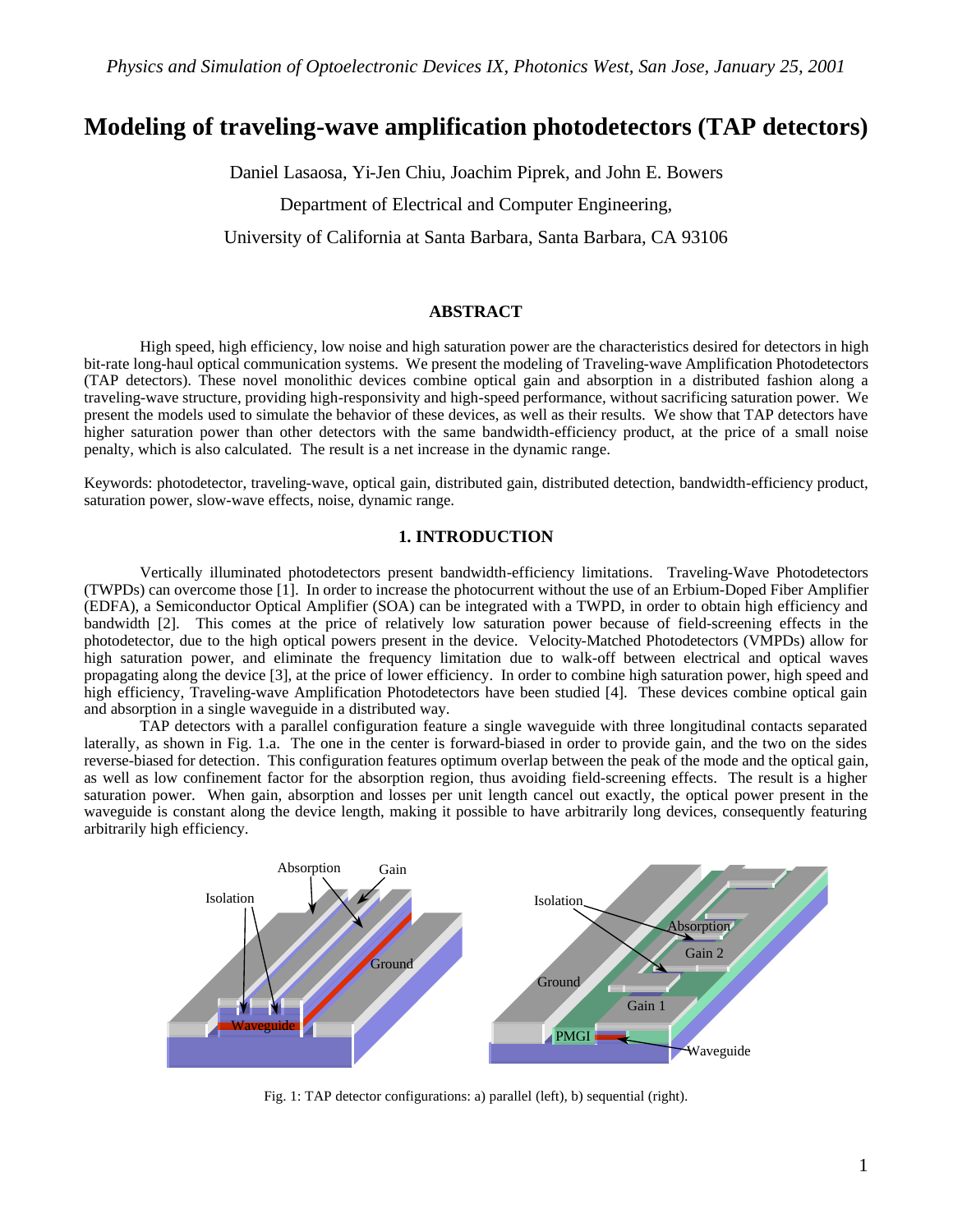In terms of microwave propagation, parallel TAP detectors can be simulated by a ground-signal-ground-signalground line (GSGSG line), the central conductor being DC forward-biased, but not carrying any AC signal. Slow-wave effects need to be taken into account due to the presence of doped layers underneath the two DC reverse-biased signal lines. Velocity and impedance mismatch effects are important, and will limit the overall device performance.

TAP detectors with a sequential configuration present an optical waveguide with longitudinally alternating periods of optical gain and absorption, as shown in Fig. 1.b. The input optical signal is amplified and partially absorbed several times providing, for the same saturation power, higher gain than traditional detectors with optical preamplification, as shown in Fig. 2. The first gain section may be longer and separately biased for higher amplification. When the gain, absorption and losses in each period cancel out exactly, the optical power that will arrive to each detection section is constant, making it possible to have devices with many periods, and thus very high efficiency.



Fig. 2: Comparison of efficiency in sequential TAP detectors and traditional photodetectors with preamplification for the same saturation power.

In terms of microwave propagation, sequential TAP detectors behave as a periodically loaded grounded Coplanar Waveguide (CPW), since the DC forward-biased gain electrode carries no signal. Velocity and impedance matching for these devices is possible by adequately choosing the ratio between gain and absorption lengths in each period. These characteristics make it possible for detectors with many periods to present high bandwidths. The device performance will be limited mostly by microwave losses.

Since optical amplification is introduced, noise becomes an important issue in these devices. Furthermore, due to the distributed nature of both configurations, traditional models are not adequate for noise simulations. Therefore, a distributed noise model was developed and used in both configurations, showing that the higher saturation power of TAP detectors provides a net increase in the dynamic range with respect to photodetectors with similar bandwidth-efficiency product.

## **2. MICROWAVE MODEL**

Coplanar Waveguides (CPWs) are one of the most usual structures for microwave transmission in fast optoelectronic devices, due to good high frequency characteristics and easy access for interconnects. It is well known that the presence of doped semiconductor layers under the signal line in a CPW produces slow-wave effects [5], which result in lower propagation speed and higher electrical losses. Any high-frequency (>1GHz) model of traveling-wave semiconductor optoelectronic devices must take these into account. Excess losses due to skin effect in the conductor must also be included in the calculation. Distributed element models taking into account all these effects have been used in the past to study the performance of traditional Traveling-Wave Photodetectors (TWPDs) [6]. TAP detectors may be simulated also using these models, but modifications need to be made in order to properly describe their particular geometries.

## **2.1. Parallel configuration**

## **2.1.1. Distributed element model**

In the case of parallel TAP detectors, the electrical waveguide presents a GSGSG configuration, where the central electrode, being DC forward biased, doesn't carry any signal. We need then to change the model to take into account the double signal line. Furthermore, an extra component needs to be introduced in the parallel admittance, to describe the effect of the semiconductor connecting each signal line to the central ground conductor, as shown in Fig. 3. The terms describing the series inductance and parallel capacitance associated purely to the conductor geometry need to be those of a GSGSG line,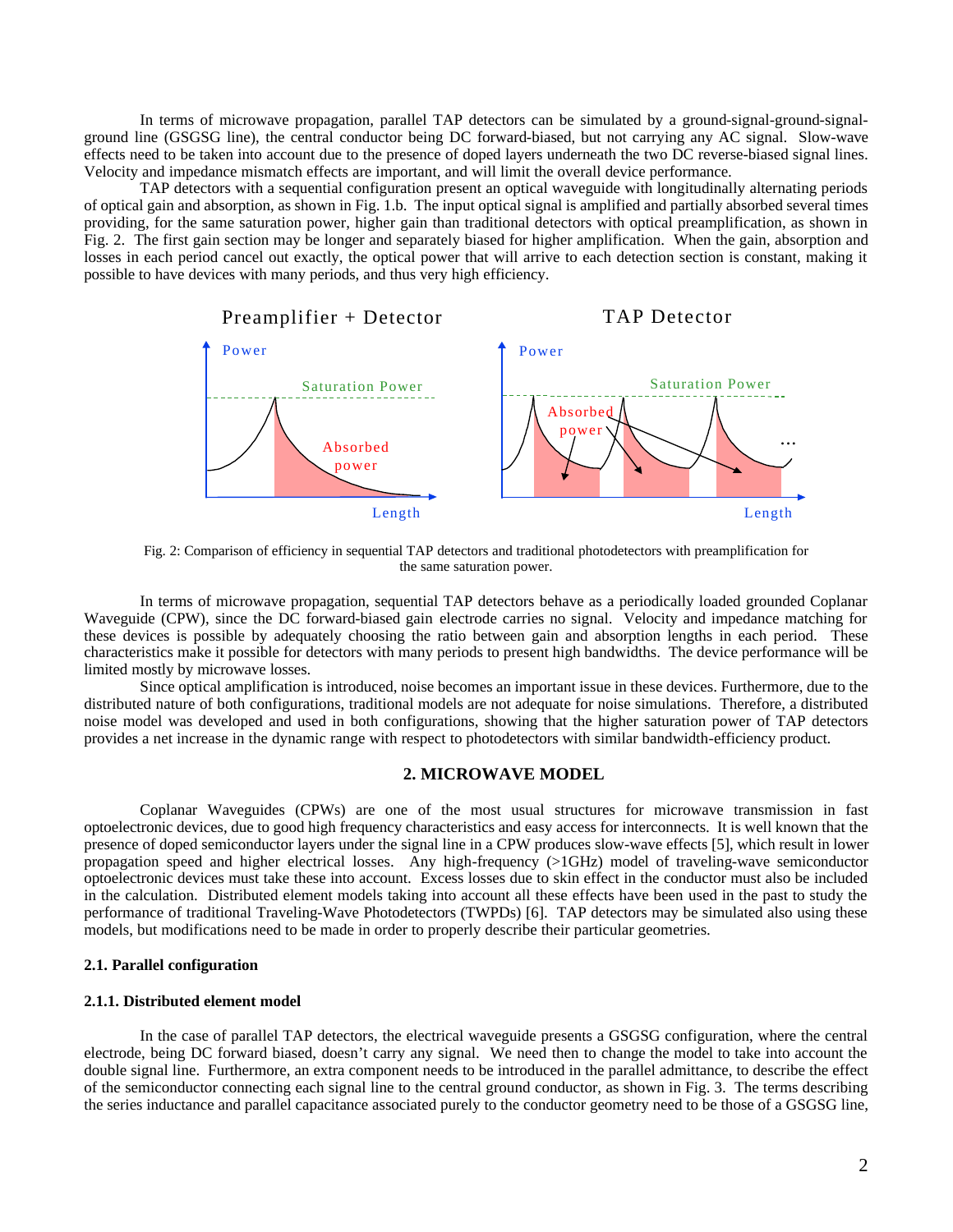instead of those of a pure GSG line. These were simulated using the commercially available package Momentum from Agilent. The S-parameters of such a structure were found first, and then its microwave propagation characteristics were calculated, using the relation (see for example [7]):

$$
\begin{bmatrix}\n\cosh(g \cdot L) & Z \cdot \sinh(g \cdot L) \\
\sinh(g \cdot L) & \cosh(g \cdot L)\n\end{bmatrix} = \begin{bmatrix}\n\frac{(1 + S_{11}) \cdot (1 - S_{22}) + S_{12} \cdot S_{21}}{2 \cdot S_{21}} & Z_0 \cdot \frac{(1 + S_{11}) \cdot (1 + S_{22}) - S_{12} \cdot S_{21}}{2 \cdot S_{21}} \\
\frac{1}{Z_0} \cdot \frac{(1 - S_{11}) \cdot (1 - S_{22}) - S_{12} \cdot S_{21}}{2 \cdot S_{21}} & \frac{(1 - S_{11}) \cdot (1 + S_{22}) + S_{12} \cdot S_{21}}{2 \cdot S_{21}}\n\end{bmatrix};
$$
\n(1)

where  $g = a + j \cdot b$  is the microwave propagation constant and *Z* the characteristic impedance of the line, and  $Z_0 = 50\Omega$ the reference impedance at both sides of said line. Finally, the values of inductance *L* and capacitance *C* were fitted to the result, by the use of the well known relations (see for example [8]):

$$
\operatorname{Re}\left[Z^{2}\right] = \frac{\frac{L}{C} \cdot w^{2} + \frac{R \cdot G}{C^{2}}}{w^{2} + \frac{G^{2}}{C^{2}}}, \qquad \left|\frac{d^{2}\left(g^{2}\right)}{dw^{2}}\right| = L \cdot C. \qquad (2)
$$

The rest of the elements in the model, such as the metal impedance  $Z<sub>m</sub>$ , the longitudinal and transverse impedances associated to the semiconductor epilayers,  $Z_i$  and  $Z_i$ , respectively, the capacitance of the intrinsic region  $C_i$ , and the impedance associated to the substrate,  $Z_{sb}$ , are calculated as always (see, for example, [9])



Fig. 3: Left: diagram showing the origin of the extra terms in the parallel admittance. Right: distributed element model for parallel TAP detectors

## **2.1.2. Simulation results**

Fig 4.a shows the simulation results for parallel TAP detectors when this model was used. We can see that, according to what could be expected, slow-wave effects produce an effective propagation index quite higher than the optical one ( $n_{par} \sim 10$ ), a low characteristic impedance ( $Z_{par} \sim 20\Omega$ ) and a relatively high loss  $a_{par}$  increasing with frequency, its value being  $\sim$ 40cm<sup>-1</sup> at 100GHz. In such a device, we can predict that the microwave bandwith will be loss-limited.

Parallel TAP detectors were fabricated and their S-parameters measured. From them, using again equation (1), their characteristic impedance and microwave propagation coefficient were calculated. Fig 4.b shows the comparison between the experimental results and the theoretical prediction found using the model. The good agreement validates the model that has been developed to simulate these devices.

#### **2.2. Sequential configuration**

# **2.2.1 ABCD matrix**

Sequential TAP detectors present a periodic structure; in their absorption sections, slow-wave effects are present. We need to find a calculation method that allows us to find, for such configuration, the microwave propagation parameters. We chose to use the ABCD matrix, since its characteristics are appropriate for this situation. For an ABCD matrix calculation to be valid in a periodic structure, the period length needs to be much shorter than the guided electrical wavelength; otherwise the presence of resonances makes the results incorrect. For a frequency of 300GHz, the free space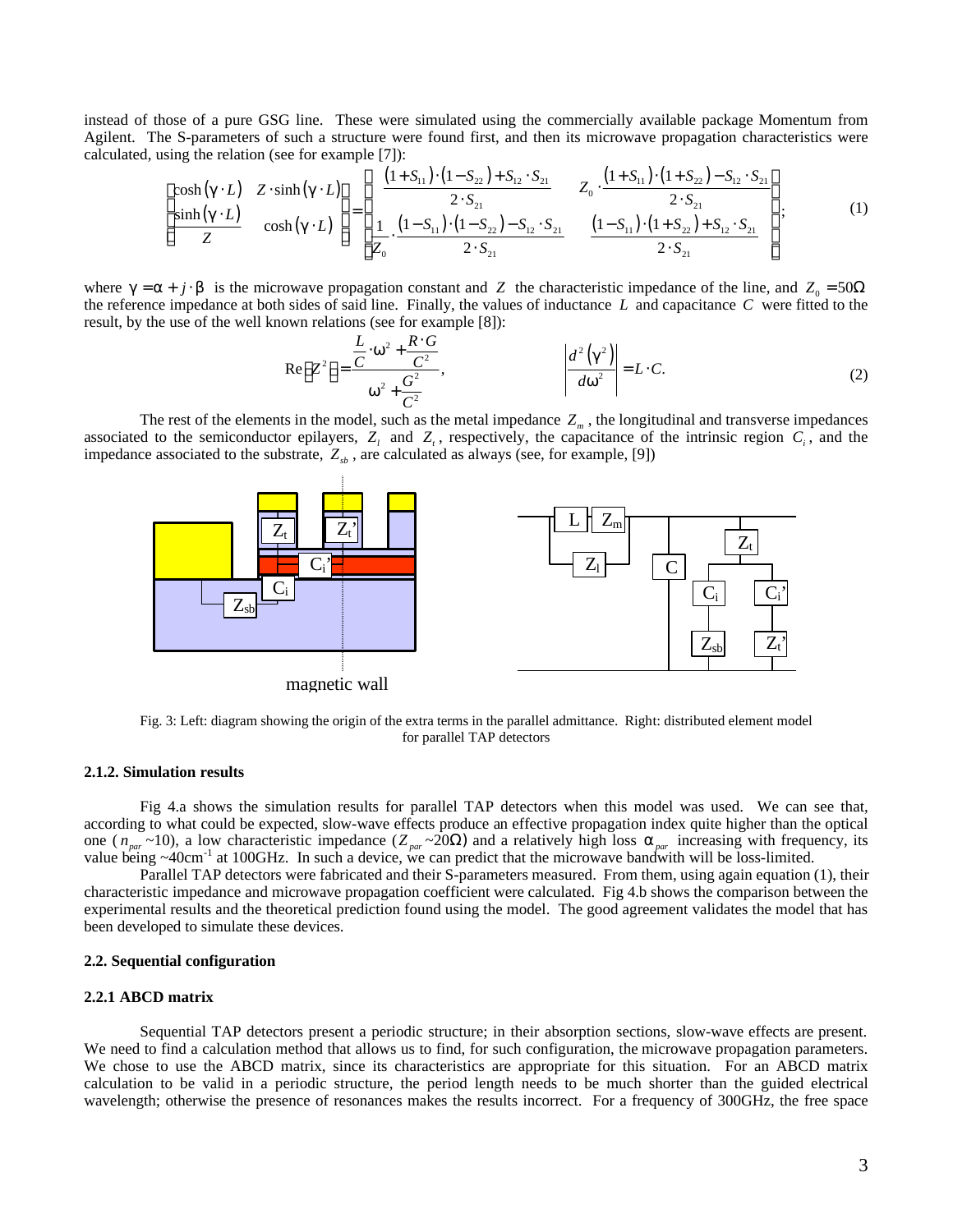wavelength associated is ~1mm. Therefore, choosing a period of 50μm, 20 times smaller, the ABCD calculation results will be valid at least up to that frequency. In order to be able to obtain reasonable electrical isolation between the gain and absorption contacts, we choose the separation between them to be 2μm. Keeping then these two lengths constant, different simulations will be performed for different values of the absorption section length.



 Fig. 4: a) Left: Simulated microwave propagation characteristics for parallel TAP detectors. b) Right: Comparison between theoretical (line) and experimental (symbol) values for characteristic impedance and microwave loss.

In order to set up a simulation using the ABCD matrix, we remember that the relation between itself and the microwave propagation parameters is (see for example [9]):

$$
\begin{bmatrix} A & B \\ C & D \end{bmatrix} = \begin{bmatrix} \cosh(g \cdot L) & Z \cdot \sinh(g \cdot L) \\ \frac{\sinh(g \cdot L)}{Z} & \cosh(g \cdot L) \end{bmatrix}.
$$
 (3)

We can therefore find the ABCD matrix parameters for the different sections of the device, knowing their length, characteristic impedance and microwave propagation constant, and multiply them in order to find the ABCD matrix of a period, as given by:

$$
\begin{bmatrix} A & B \\ C & D \end{bmatrix}_{period} = \begin{bmatrix} A & B \\ C & D \end{bmatrix}_{gain} \begin{bmatrix} A & B \\ C & D \end{bmatrix}_{isolation} \begin{bmatrix} A & B \\ C & D \end{bmatrix}_{absorption} \begin{bmatrix} A & B \\ C & D \end{bmatrix}_{isolation} . \tag{4}
$$

From the ABCD matrix parameters for the period, we can calculate the microwave propagation constant and impedance associated to it, which are the same for the entire detector. The ABCD matrix parameters for each section were calculated using a similar distributed element model as was used for parallel TAP detectors, dropping all semiconductor related terms in the gain and absorption regions, since the signal electrode travels on top of an insulator.

## **2.2.2 Simulation results**

Simulations were performed using values for the absorption section length of 4, 6 and 8μm. The optical waveguide and the top contact ridge are assumed to be 6 and 3μm wide, respectively. The results, shown in Fig. 5, agree with our intuitive prediction of behavior close to impedance and velocity matching. We can also see that the microwave losses are small  $(*10cm<sup>-1</sup>*)$  up to 100GHz, which makes long devices with many periods possible. Finally, we can also observe that, for increasing absorption section length, the capacitive loading to the electrical waveguide also increases, as well as the importance of slow-wave effects, resulting in higher losses, and lower impedance and propagation velocity.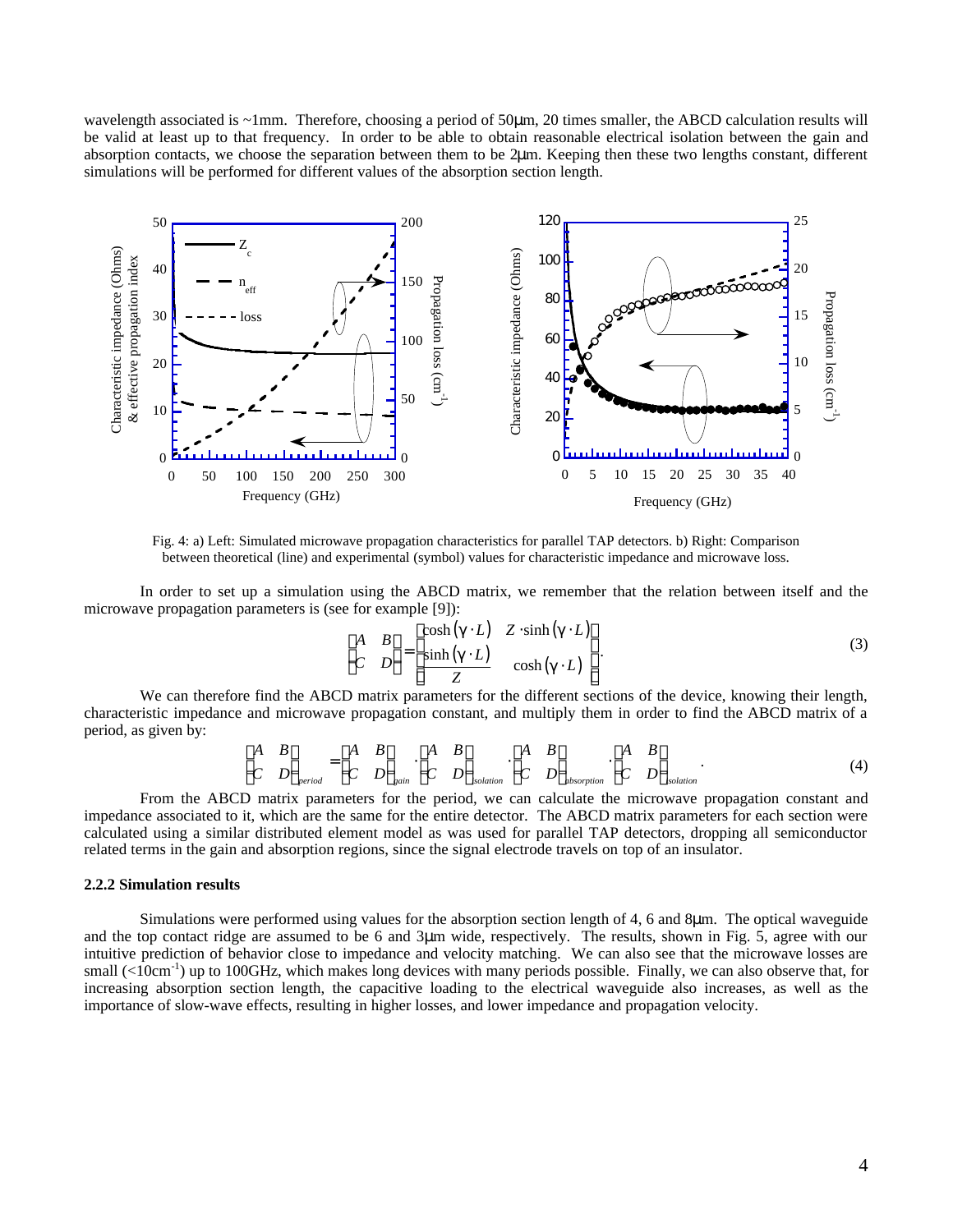

Fig. 5: Simulated microwave characteristics of sequential TAP detectors for different absorption section lengths. Left: Characteristic impedance. Right: Propagation index and loss. Period and isolation region are 50 and 2μm.

# **3. ELECTRO-OPTIC RESPONSE**

## **3.1. Parallel configuration**

In order to find the electro-optic response of parallel TAP detectors, a distributed photocurrent model is used. The device is divided up in sections of length *dz* . In each one of them, the position-dependent optical power will be found. From it, a local photocurrent source can be calculated. This photocurrent will be propagated using the microwave characteristics that we already found, and added for the total length of the detector in order to find the total response.

#### **3.1.1. Position-dependent current source**

Let  $P_{opt}$  be the input optical power, and  $h_c$  the coupling efficiency. When gain, absorption and losses cancel out exactly, the optical power in the device is constant with length. However, we need to allow for mismatch between these three quantities. We can therefore define a net modal gain per unit length  $\Delta g$  for the device as:

$$
\Delta g = \Gamma_g \cdot g - \Gamma_{\text{abs}} \cdot a_{\text{opt}} - a_L \,, \tag{5}
$$

where Γ*<sup>g</sup>* and Γ*abs* are the gain and absorption confinement factors, respectively, *g* is the material gain per unit length, *aopt* is the material optical absorption and  $a_L$  are the modal losses, due to effects such as scattering and free-carrier absorption. In each element of length  $dz$ , a position-dependent photocurrent  $dI_{ph}$  is generated, its value being:

$$
dI_{ph}(\mathbf{w},z) = \frac{e \cdot \mathbf{h}_c \cdot P_{opt}}{\hbar \mathbf{w}} \cdot \frac{1}{1+j \cdot \mathbf{w} \cdot t_{eff}} \cdot e^{\left(\Delta z - j \cdot \frac{\mathbf{w} \cdot n_o}{c}\right)z} \cdot \Gamma_{abs} \cdot \mathbf{a}_{opt} \cdot dz,
$$
(6)

where the optical propagation index  $n<sub>o</sub>$  is introduced in order to take into account the walk-off between electrical and optical waves propagating along the device, and  $t_{\text{eff}}$  models the frequency response of the active region, where

$$
\frac{1}{t_{\text{eff}}} = \frac{1}{t_{\text{life}}} + \frac{1}{t_{\text{transit}}},\tag{7}
$$

 $t_{\text{life}}$  being the carrier lifetime in the active region, and  $t_{\text{transit}}$  the carrier transit time across it.

## **3.1.2. Distributed photocurrent model**

Once the generated photocurrent in each section has been found out, we need to simulate its propagation up to the end of the device, using the microwave propagation characteristics that we have calculated. The forward and backward propagating currents,  $I_{\text{fwd}}$  and  $I_{\text{bck}}$ , can be expressed as: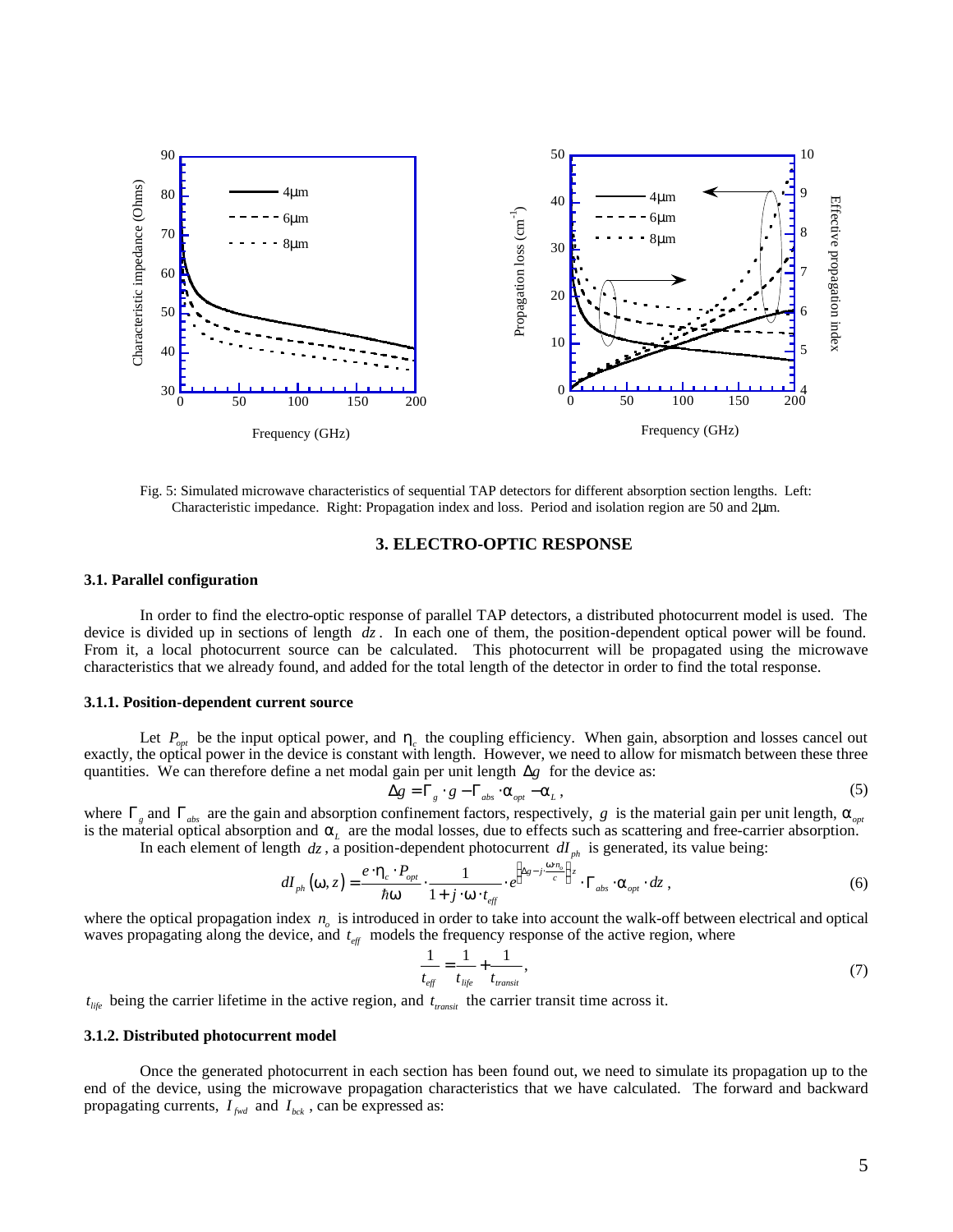$$
I_{\text{fwd}}\left(\mathbf{w}\right) = \frac{1}{2} \cdot \int_0^L dI_{\text{ph}}\left(\mathbf{w}, z\right) \cdot e^{-\mathbf{g}_{\text{par}}\left(\mathbf{w}\right) \cdot (L-z)},
$$
\n
$$
I_{\text{bck}}\left(\mathbf{w}\right) = \frac{1}{2} \cdot \int_0^L dI_{\text{ph}}\left(\mathbf{w}, z\right) \cdot e^{-\mathbf{g}_{\text{par}}\left(\mathbf{w}\right) \cdot (L+z)}.
$$
\n(8)

The effect of impedance mismatch is taken into account by writing the total photocurrent as:

$$
I_{\text{par}}\left(\mathbf{w}\right) = \frac{1-\Gamma\left(\mathbf{w}\right)}{1-\Gamma\left(\mathbf{w}\right)\cdot e^{-j\cdot2\cdot\mathbf{g}_{\text{par}}\cdot L}}\cdot\left(I_{\text{fwd}}\left(\mathbf{w}\right)+I_{\text{bck}}\left(\mathbf{w}\right)\right),\tag{9}
$$

where the frequency-dependent reflection coefficient between the device and the load of impedance  $Z_L$ , Γ, is defined, as always, by (see for example [9]):

$$
\Gamma(\mathbf{w}) = \frac{Z_L - Z_{car}(\mathbf{w})}{Z_L + Z_{car}(\mathbf{w})}.
$$
\n(10)

The results of the previous calculation yield:

$$
I_{par}(\mathbf{w}) = \frac{e \cdot \mathbf{h}_c \cdot P_{opt} \cdot \Gamma_{abs} \cdot \mathbf{a}_{opt}}{2 \cdot \hbar \mathbf{w}} \cdot \left| \frac{1}{1 + j \cdot \mathbf{w} \cdot t_{eff}} \right| \cdot \left| \frac{1 - \Gamma(\mathbf{w})}{1 - \Gamma(\mathbf{w}) \cdot e^{-j \cdot 2 \cdot \mathbf{g}_{par} \cdot L}} \right|.
$$
\n
$$
\frac{e^{\Delta g \cdot L} - e^{\left\{ \mathbf{a}_{par} + j \cdot \frac{\mathbf{w}(n_{par} - n_o)}{c} \right\}L}}{\Delta g + \mathbf{a}_{par} + j \cdot \frac{\mathbf{w} \cdot (n_{par} - n_o)}{c}} \right) \cdot \frac{e^{\left\{ \Delta g - 2\mathbf{a}_{par} - j \cdot \frac{2 \cdot \mathbf{w} \cdot n_{par}}{c} \right\}L}}{\Delta g - \mathbf{a}_{par} - j \cdot \frac{\mathbf{w} \cdot (n_{par} + n_o)}{c}} \right)}.
$$
\n(11)

which we can use to plot the total frequency-dependent photocurrent in order to find the device bandwidth.

Defining the efficiency *hpar* as the number of photocurrent electrons generated per optical input photon in a parallel TAP detector, we find that the DC efficiency is:

$$
\boldsymbol{h}_{\text{par}} = \frac{\left| I_{\text{par}}\left(0\right) \right|}{\frac{e}{\hbar \boldsymbol{w}}} = \boldsymbol{h}_{\text{c}} \cdot \boldsymbol{\Gamma}_{\text{abs}} \cdot \boldsymbol{a}_{\text{opt}} \cdot \frac{e^{\Delta g \cdot L} - 1}{\Delta g} \approx \boldsymbol{h}_{\text{c}} \cdot \boldsymbol{\Gamma}_{\text{abs}} \cdot \boldsymbol{a}_{\text{opt}} \cdot L , \qquad (12)
$$

where the last approximation is valid when Δ*g · L* <<1, i.e., when the net modal gain is very small and the optical power along the detector can be considered constant. Under this condition, as could be expected, the efficiency is directly proportional to the device length.

#### **3.1.3. Bandwidth-efficiency product**

Combining the microwave characteristics shown in Fig. 4 with equations (11) and (12), we find the efficiency and bandwidth. Fig. 6 shows that the bandwidth is roughly inversely proportional to the device length, and otherwise limited by the active region response; it does not depend on the net modal gain  $\Delta g$ . Also, when  $\Delta g = 0$ , the efficiency is proportional to the device length, and becomes greater than 1 for device lengths higher than 150μm.

For  $\Delta g = 0$ , this results in a constant bandwidth-efficiency product of ~80GHz for device lengths higher than 150μm. Now, this value is similar to that of traditional TWPDs [1], with the added advantage in this case that, the absorption confinement factor being about 20 times smaller, the optical power needed to saturate the device due to field-screening effects is 13dB higher. For short devices, the bandwidth-efficiency product is lower because the bandwidth is not limited by microwave loss, but by the active region response time.

When  $\Delta g > 0$ , higher values of efficiency are possible, the price being a lower saturation power, due to the increase of the optical field from its initial valued as the wave propagates along the device.

When  $\Delta g < 0$ , saturation will occur only if the optical power is high enough close to the input, but efficiency will be lower in this case. The full potential of the device is not optimally taken advantage of, and we can conclude that best operation condition is for the net modal gain to be either zero or positive and small  $(\sim 20 \text{cm}^{-1})$ , depending on whether the main goal is higher saturation power or higher efficiency. The net modal gain can be adjusted by changing only the bias current of the gain region; this degree of freedom allows for customized, or even adaptative device performance.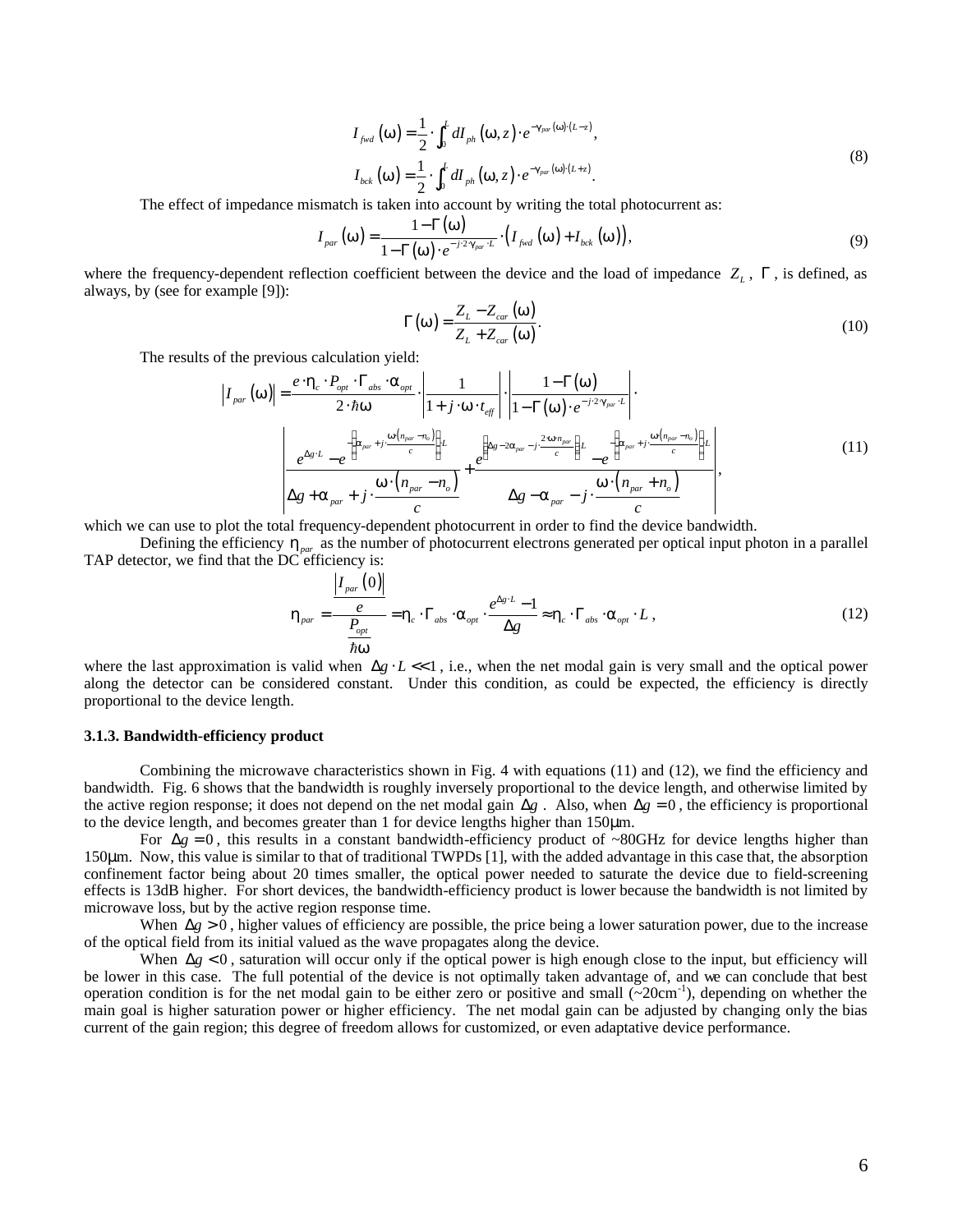

Fig. 6: Efficiency, bandwidth (left) and bandwidth-efficiency product vs. length for TAP detectors with different net modal gain.

#### **3.2. Sequential configuration**

Each detection section in the sequential configuration can be assimilated to a short TWPD. Each one of them will then be treated as an individual detector, whose response will be calculated. The different photocurrents will then be propagated using the microwave propagation characteristics that we found, and added up to find the total response.

## **3.2.1. Current source in each section**

We can define a net gain per period Δ*G* in the sequential configuration, as the ratio between the optical power that arrives to consecutive detection regions, to take into account a possible mismatch between gain, absorption and losses in each period. It can be calculated to be:

$$
\Delta G = G_2 \cdot (1 - \mathbf{h}_{\text{det}}) \cdot e^{-\mathbf{a}_L \cdot L_{\text{per}}}, \tag{13}
$$

where  $G_2$  is the gain in the amplification section of each period,  $h_{det}$  is the fraction of photons absorbed in each detection section, and  $a<sub>L</sub>$  are the average optical losses per unit length, including effects such as absorption in the isolation regions, scattering and free carrier absorption. Defining  $G<sub>1</sub>$  as the gain in the first amplification section (which can be longer and independently biased for higher total efficiency), we find that the amount of optical power to arrive to the *n* -th detector is:

$$
P_n = \mathbf{h}_c \cdot G_1 \cdot P_{opt} \cdot \Delta G^{n-1} \,. \tag{14}
$$

The same distributed element model that can be used to calculate the ABCD matrix of the absorption section and the characteristics of each individual detector. Since we assume that the device is terminated in both ends, the only photocurrent component that interests us from each detector is just the forward propagating one. Then, knowing the microwave propagation characteristics for each individual detector,  $a_{\text{det}}$  and  $n_{\text{det}}$ , the current generated from the *n*-th detector can be expressed as:

$$
I_n(\boldsymbol{w}) = \frac{1}{2} \cdot \frac{1}{1+j \cdot \boldsymbol{w} \cdot t_{\text{eff}}} \cdot \int_0^{L_{\text{det}}} \frac{e \cdot P_n}{\hbar \boldsymbol{w}} \cdot e^{-\left(\Gamma_{\text{abs}} \cdot \mathbf{a}_{\text{opt}} + j \cdot \frac{\boldsymbol{w} \cdot n_o}{c}\right) z} \cdot \Gamma_{\text{abs}} \cdot \mathbf{a}_{\text{opt}} \cdot dz \cdot e^{-\mathbf{g}_{\text{det}}(\boldsymbol{w}) \cdot (L_{\text{det}} - z)} \tag{15}
$$

#### **3.2.2. Total photocurrent**

The photocurrents from all individual sections must be added taking into account the velocity mismatch between them, as well as the microwave attenuation along the device, as expressed in the following equation: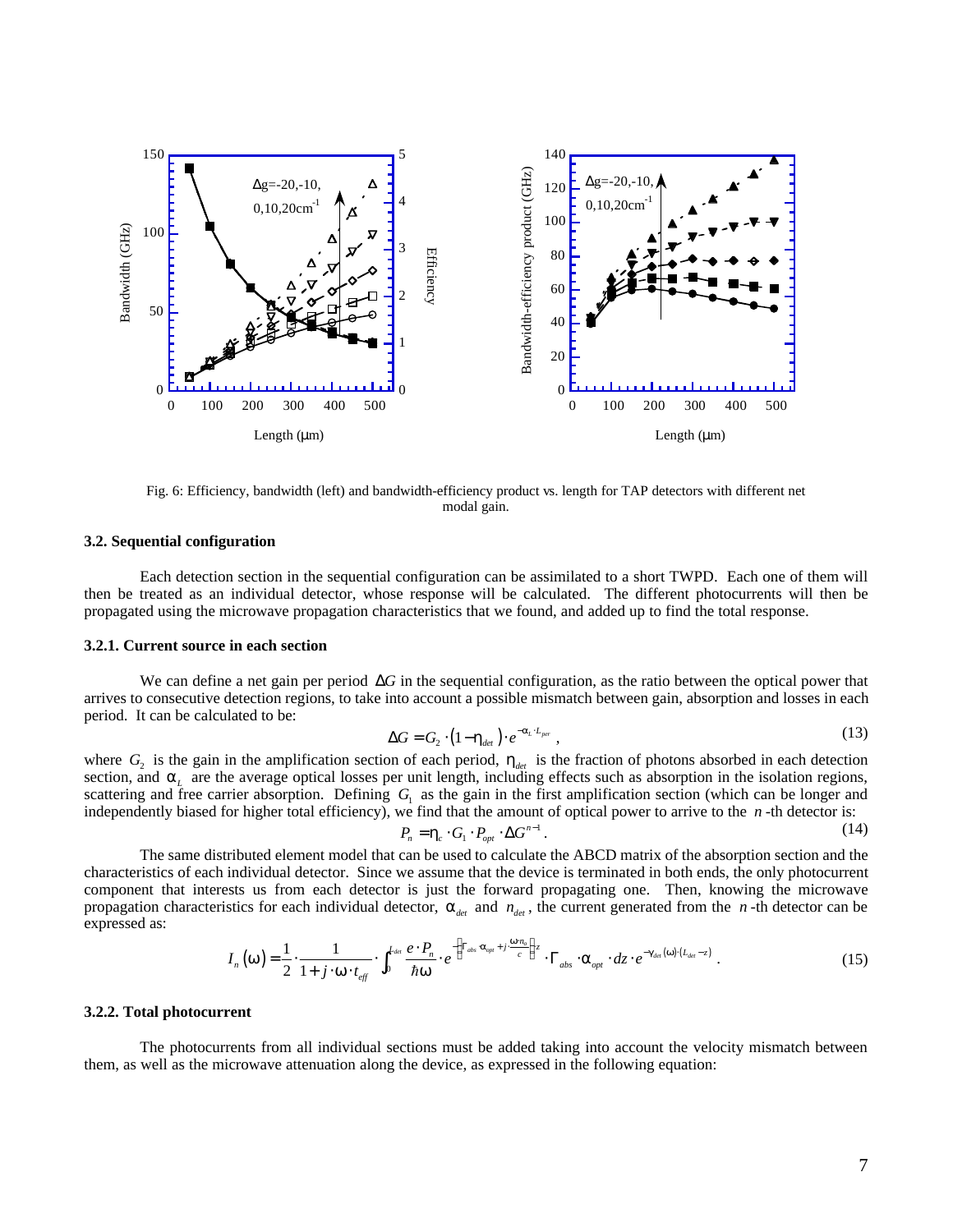$$
I_{seq}(\boldsymbol{w}) = \sum_{n=1}^{N} I_n(\boldsymbol{w}) \cdot e^{-\left(\boldsymbol{a}_{seq} + j \cdot \frac{\boldsymbol{w}(n_{seq} - n_o)}{c}\right)(N-n) \cdot L_{per}} ,
$$
 (16)

where *N* is the total number of periods, leading to the final result:

$$
\left| I_{seq}\left(\boldsymbol{w}\right) \right| = \frac{e \cdot \boldsymbol{h}_c \cdot G_1 \cdot P_{opt} \cdot \Gamma_{abs} \cdot \boldsymbol{a}_{opt}}{2 \cdot \hbar \boldsymbol{w}} \cdot \left| \frac{1}{1 + j \cdot \boldsymbol{w} \cdot t_{\text{eff}}} \right| \cdot \left| \frac{e^{-a_{\text{det}} \cdot L_{\text{det}}}}{\Gamma_{abs} \cdot \boldsymbol{a}_{opt}} - e^{\left(-\Gamma_{abs} \cdot \boldsymbol{a}_{opt} + j \cdot \frac{\boldsymbol{w}(n_{\text{det}} - n_o)}{c}\right) L_{\text{det}}}}{\Gamma_{abs} \cdot \boldsymbol{a}_{opt} - \boldsymbol{a}_{\text{det}} - j \cdot \frac{\boldsymbol{w} \cdot (n_{\text{det}} - n_o)}{c}} \right| \cdot \left| \frac{\Delta G^N - e^{\left(a_{\text{seq}} + j \cdot \frac{\boldsymbol{w}(n_{\text{seq}} - n_o)}{c}\right) N \cdot L_{per}}}{\Delta G - e^{\left(a_{\text{seq}} + j \cdot \frac{\boldsymbol{w}(n_{\text{seq}} - n_o)}{c}\right) L_{per}}} \right| \cdot (17)
$$

We can also calculate the DC efficiency, again in number of electrons of photocurrent per number of photons of optical input, as:

$$
\boldsymbol{h}_{seq} = \frac{\frac{\left|I_{seq}\left(0\right)\right|}{e}}{\frac{P_{opt}}{\hbar \boldsymbol{w}}} = \frac{\boldsymbol{h}_c \cdot G_1 \cdot \left(1 - e^{-\Gamma_{obs} \cdot \boldsymbol{a}_{opt} \cdot I_{det}}\right)}{2} \cdot \frac{\Delta G^N - 1}{\Delta G - 1} \approx \frac{\boldsymbol{h}_c \cdot G_1 \cdot N \cdot \left(1 - e^{-\Gamma_{abs} \cdot \boldsymbol{a}_{opt} \cdot I_{det}}\right)}{2}, \qquad (18)
$$

where the last approximation is valid when  $\Delta G^N \approx 1$ , i.e., when the optical power in the last section is not significantly different from the optical power in the first one. As expected, in that case the total efficiency is just proportional to the number of sections in the device.

#### **3.2.3. Bandwidth-efficiency product**

Fig. 7 shows the calculated bandwidth and bandwidth-efficiency product for sequential TAP detectors with different absorption section lengths, for a total optical gain of 20 in the first amplification section. The most interesting feature is that the bandwidth-efficiency product does not increase with the number of periods after 10, where the bandwidth is still in the 50-100GHz range. Therefore, it is possible to have high-speed sequential TAP detectors with gain-bandwidth products close to 2THz, with an optical gain 5 times lower than the one needed when TWPDs preceded by one single optical amplifier are used [2]. This translates into an increase of 7dB in the saturation power for the same response.



Fig. 7: Left: Bandwidth (empty symbols) and bandwidth-efficiency product (full symbols) vs. number of periods for sequential TAP detectors with different absorption section lengths, the net gain per period being 1. Right: Effect of net gain per period in the efficiency bandwidth product for an absorption section length of 4μm.

Fig. 7 also shows the effect of changes in the net gain per period on the detector response. We can see that bandwidth-efficiency product increases rapidly with  $\Delta G$ , for a twofold reason: first, the efficiency obviously increases, and second, the bandwidth does two, since the sections of the device near its end, whose photocurrent is going to suffer less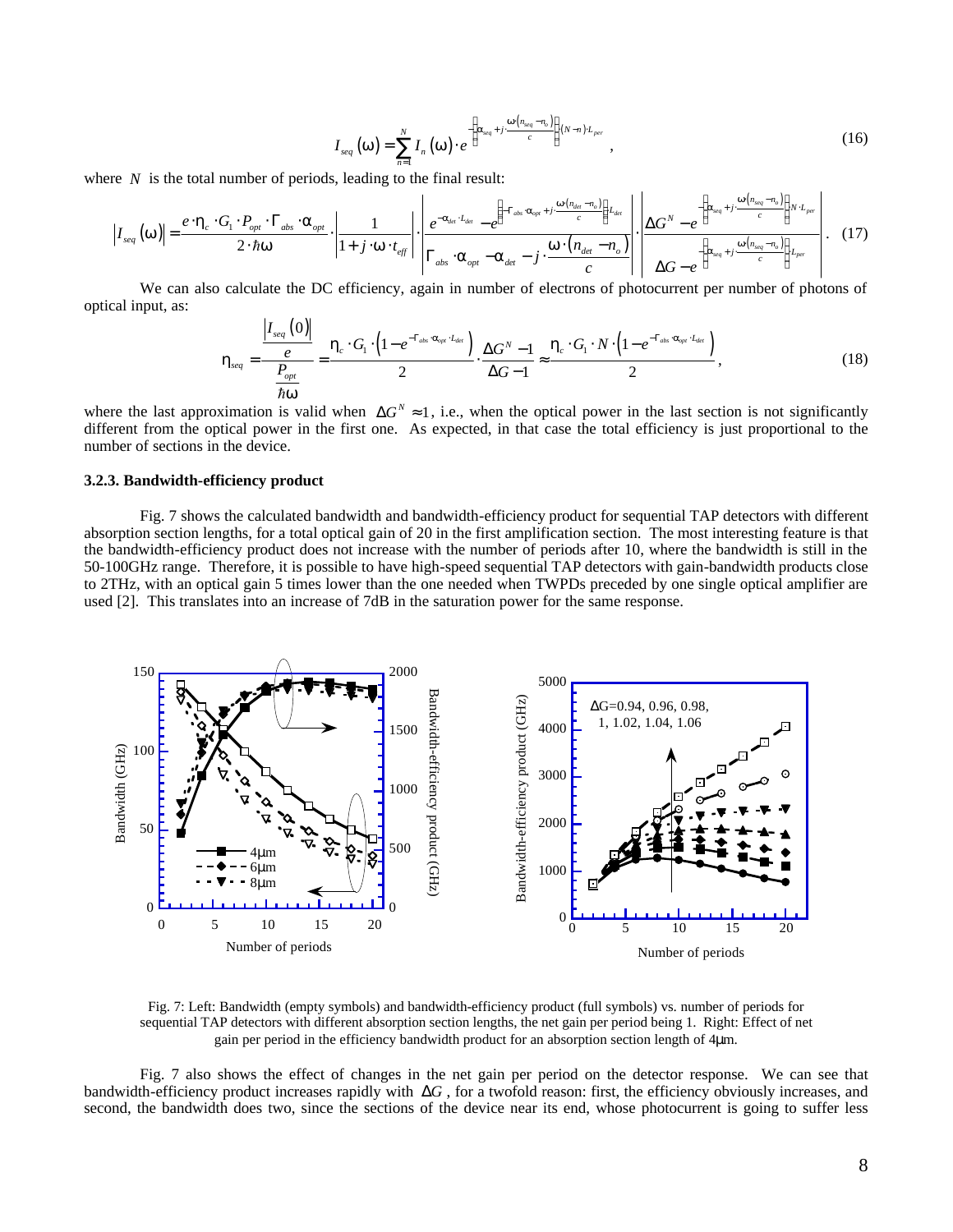microwave loss, are absorbing more optical power. Now, for 20 periods and  $\Delta G = 1.06$ , the optical power in the last absorption section is still less than 5 times larger than in the first one, while the bandwidth-efficiency product has raised up to ~4THz. Therefore, for the same saturation power, sequential TAP detectors can have much higher bandwidth-efficiency products than TWPDs with preamplification.

#### **4. NOISE**

Current noise in photodetectors is given by:

$$
\left\langle i_N^2 \right\rangle = \left( \frac{4 \cdot k_B T}{R_L} + 2 \cdot e \cdot I_d + \mathbf{S}_{sg}^2 + \mathbf{S}_{sp}^2 + \mathbf{S}_{sg-sp}^2 + \mathbf{S}_{sp-sp}^2 \right) \Delta f ,
$$
\n(19)

where  $\Delta f$  is the device bandwidth,  $R_L$  is the load resistance,  $I_d$  is the dark current,  $S_{sg}^2$  and  $S_{sp}^2$  are the shot noise terms associated to the signal and spontaneous emission, and  $s^2_{s_p-s_p}$  and  $s^2_{s_p-s_p}$  are the signal-spontaneous and spontaneousspontaneous beat terms, respectively. For photodetectors preceded by a lumped semiconductor optical amplifier, these terms are (see for example [10]):

$$
\mathbf{S}_{sg}^{2} = 2 \cdot e \cdot R \cdot G \cdot P_{opt}, \qquad \mathbf{S}_{sg-sp}^{2} = 4 \cdot R^{2} \cdot S_{sp} \cdot G \cdot P_{opt},
$$
\n
$$
\mathbf{S}_{sp}^{2} = 4 \cdot e \cdot R \cdot S_{sp} \cdot \Delta \mathbf{n}_{opt}, \qquad \mathbf{S}_{sp-sp}^{2} = 4 \cdot R^{2} \cdot S_{sp}^{2} \cdot \Delta \mathbf{n}_{opt}, \qquad (20)
$$

where *G* is the amplifier gain,  $\Delta \mathbf{n}_{opt}$  is the optical bandwidth, *R* is the detector efficiency and  $S_p$  is the Amplified Spontaneous Emission (ASE) noise spectral density. *R* and  $S_{sp}$  are given by:

$$
R = \frac{\mathbf{h} \cdot e}{\hbar \mathbf{w}}, \qquad S_{sp} = n_{sp} \cdot \hbar \mathbf{w} \cdot (G - 1), \qquad (21)
$$

where  $h$  is the detector quantum efficiency and  $n<sub>w</sub>$  is the population inversion coefficient. Now, for a distributed amplifier consisting of *N* sections, each one with gain  $G_n$  and population inversion coefficient  $n_{sp,n}$ , where n goes from 1 to *N*, we can write the total ASE spectral density as the sum of the spontaneous emission spectral density produced by each section, multiplied by the gain of the remaining sections after it, or:

$$
S_{sp} = \sum_{n=1}^{N} n_{sp,n} \cdot \hbar \mathbf{w} \cdot (G_n - 1) \cdot \prod_{m=n+1}^{N} G_m . \qquad (22)
$$

For the case where the population inversion factor is the same for all sections, we find that:

$$
S_{sp} = n_{sp} \cdot \hbar \mathbf{w} \cdot \sum_{n=1}^{N} (G_n - 1) \cdot \prod_{m=n+1}^{N} G_m = n_{sp} \cdot \hbar \mathbf{w} \cdot (G_1 \cdot G_2 \cdot ... \cdot G_N - 1) = n_{sp} \cdot \hbar \mathbf{w} \cdot (G_T - 1),
$$
\n(23)

where  $G_T = G_1 \cdot G_2 \cdot ... \cdot G_N$  is the total gain of the amplifier.

If we consider now a distributed amplifier, where both  $n_{\rm w}$  and the gain per unit length,  $g$ , depend on the position *z* along the device, we can transform the previous sum into an integral, taking into account that the spontaneous emission spectral density generated in a section of the device of length *dz* will be:

$$
dS_{sp} = n_{sp}(z) \cdot \hbar \mathbf{w} \cdot \left( e^{g(z) \cdot dz} - 1 \right) = n_{sp}(z) \cdot \hbar \mathbf{w} \cdot g(z) \cdot dz + o\left( dz^{2} \right). \tag{24}
$$

The total ASE spectral density is then:

$$
S_{sp} = \hbar \mathbf{w} \cdot \int_0^L n_{sp}(z) \cdot g(z) \cdot e^{\int_z^L g(x) \cdot dx} \cdot dz \,. \tag{25}
$$

For a device where both the population inversion coefficient and the gain per unit length are constant:

$$
S_{sp} = n_{sp} \cdot \hbar \mathbf{w} \cdot \int_0^L e^{g \cdot (L - z)} \cdot g \cdot dz = n_{sp} \cdot \hbar \mathbf{w} \cdot \left( e^{g \cdot L} - 1 \right) = n_{sp} \cdot \hbar \mathbf{w} \cdot \left( G_T - 1 \right), \tag{26}
$$

where in this case  $G_T = e^{g^L}$  is the total device gain.

Therefore, both distributed models produce results that are consistent with classical lumped amplifier models, and they will be used in simulations for the noise characteristics of TAP detectors.

#### **4.1. Parallel configuration**

In parallel TAP detectors, amplification and absorption occur in a continuous way all along the device. In order to find the amount of absorbed ASE spectral density, we need therefore to perform a double integral along the device, once for absorption, and once for gain, as shown in Fig. 8 and expressed through the equation:

$$
R \cdot S_{sp} = \frac{e}{\hbar w} \cdot \int_0^L \Gamma_{abs} \cdot \mathbf{a}_{abs} \cdot \left( \int_0^L n_{sp} \cdot \hbar w \cdot e^{\Delta g \cdot |x - z|} \cdot \Gamma_g \cdot g \cdot dz \right) \cdot dx \,, \tag{27}
$$

which after integration yields: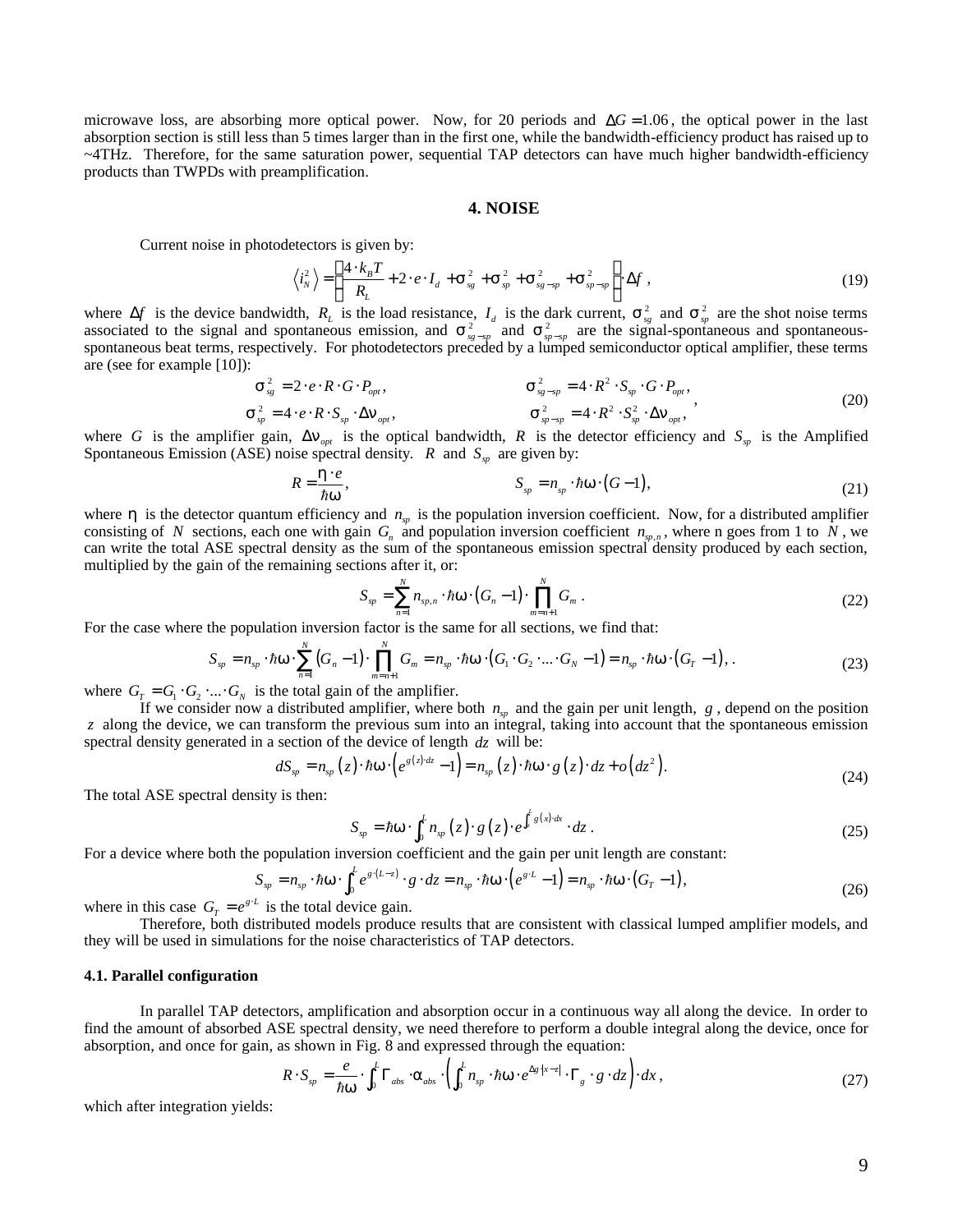$$
R \cdot S_{sp} = 2 \cdot e \cdot n_{sp} \cdot \Gamma_{abs} \cdot \mathbf{a}_{abs} \cdot \Gamma_{g} \cdot g \cdot \frac{e^{\Delta g \cdot x} - (1 + \Delta g \cdot L)}{\Delta g^{2}} \approx e \cdot n_{sp} \cdot (\Gamma_{abs} \cdot \mathbf{a}_{abs} \cdot L) \cdot (\Gamma_{g} \cdot g \cdot L), \qquad (28)
$$

where the last approximation is valid when the net modal gain is small  $(\Delta g \cdot L \ll 1)$ . This is an interesting result, since it expresses that the absorbed ASE spectral density is proportional to the square of the TAP detector length, due to the fact that both amplification and absorption occur all along the device. Note that the integral is defined so that ASE propagating in the opposite direction as the input optical signal is also accounted for.



Fig. 8: Distributed noise model for parallel TAP detectors. The quantities indicated are the amount of spontaneous emission generated at *z*, the amplification that it suffers from *z* to *x*, and the fraction of it absorbed at *x*.

## **4.2. Sequential configuration**

Applying to the sequential configuration the discrete model described above, assuming that all amplifier sections have the same gain and population inversion factor,  $G_2$  and  $n_{sp,2}$ , except for the first one, for which we assume  $G_1$  and  $n_{sp,1}$ , we find that the absorbed spontaneous emission spectral density is given by:

$$
R \cdot S_{sp} = e \cdot \mathbf{h}_{\text{det}} \cdot \left[ n_{sp,1} \cdot (G_1 - 1) \cdot \sum_{n=1}^{N} \Delta G^{n-1} + n_{sp,2} \cdot (G_2 - 1) \cdot \sum_{n=2}^{N} \left( \sum_{m=1}^{n-1} \Delta G^{n-m-1} + \sum_{l=n}^{N} \Delta G^{l-n} \right) \right],
$$
 (29)

where we have assumed that the ASE generated in each gain section is absorbed in every detection section, both forward and backward with respect to the input optical signal propagation direction. The effect of net gain per period in the propagating ASE has also been accounted for. We can finally find:

$$
R \cdot S_{sp} = e \cdot \mathbf{h}_{det} \cdot \left[ n_{sp,1} \cdot (G_1 - 1) \cdot \frac{\Delta G^N - 1}{\Delta G - 1} + 2 \cdot n_{sp,2} \cdot (G_2 - 1) \cdot \frac{\Delta G^N - (1 + N \cdot (\Delta G - 1))}{(\Delta G - 1)^2} \right] \approx
$$
  
\n
$$
N \cdot e \cdot \mathbf{h}_{det} \cdot \left[ n_{sp,1} \cdot (G_1 - 1) + n_{sp,2} \cdot (G_2 - 1) \cdot (N - 1) \right],
$$
\n(30)

where the approximation is valid when  $\Delta G \approx 1$ . This is an interesting result, since it shows that, both population inversion factors being in the same order of magnitude, the noise in sequential TAP detectors is very similar to the one in photodetectors preceded by SOAs when  $(G_1 - 1)$  >>  $(G_2 - 1) \cdot (N - 1)$ , which is possible, since  $G_1$  can be made large, while  $G_2$  can be small, since it's only needed to compensate for the absorbed power in the detection sections and the losses.

#### **4.3. Noise Figure**

As always, we define the output and input Signal-to-Noise Ratio of a photodetector,  $SNR_{out}$  and  $SNR_{in}$  respectively, and its Noise Figure *NF* as:

$$
SNR_{out} = \frac{|I|^2}{\langle i_N^2 \rangle}, \qquad SNR_{in} = \frac{P_{opt}}{2 \cdot \hbar \mathbf{w} \cdot \Delta f}, \qquad NF = \frac{SNR_{in}}{SNR_{out}}, \qquad (31)
$$

where *I* denotes the photocurrent. The Noise Figure is a very important parameter in optical communications, since it measures the amount of noise added by a device to the transmitted signal. In order to calculate it, we can insert the equations (28) and (30) into (19) and (20), and use (31), as well as make the substitution  $I = R \cdot G \cdot P_{opt}$ , since this term in the classical lumped amplifier model represents the amount of photocurrent generated by the absorption of the amplified input signal. Fig. 9 shows the Noise Figure for both sequential and parallel TAP detectors, comparing them to those of traditional TWPDs, with and without an optical preamplifier, respectively.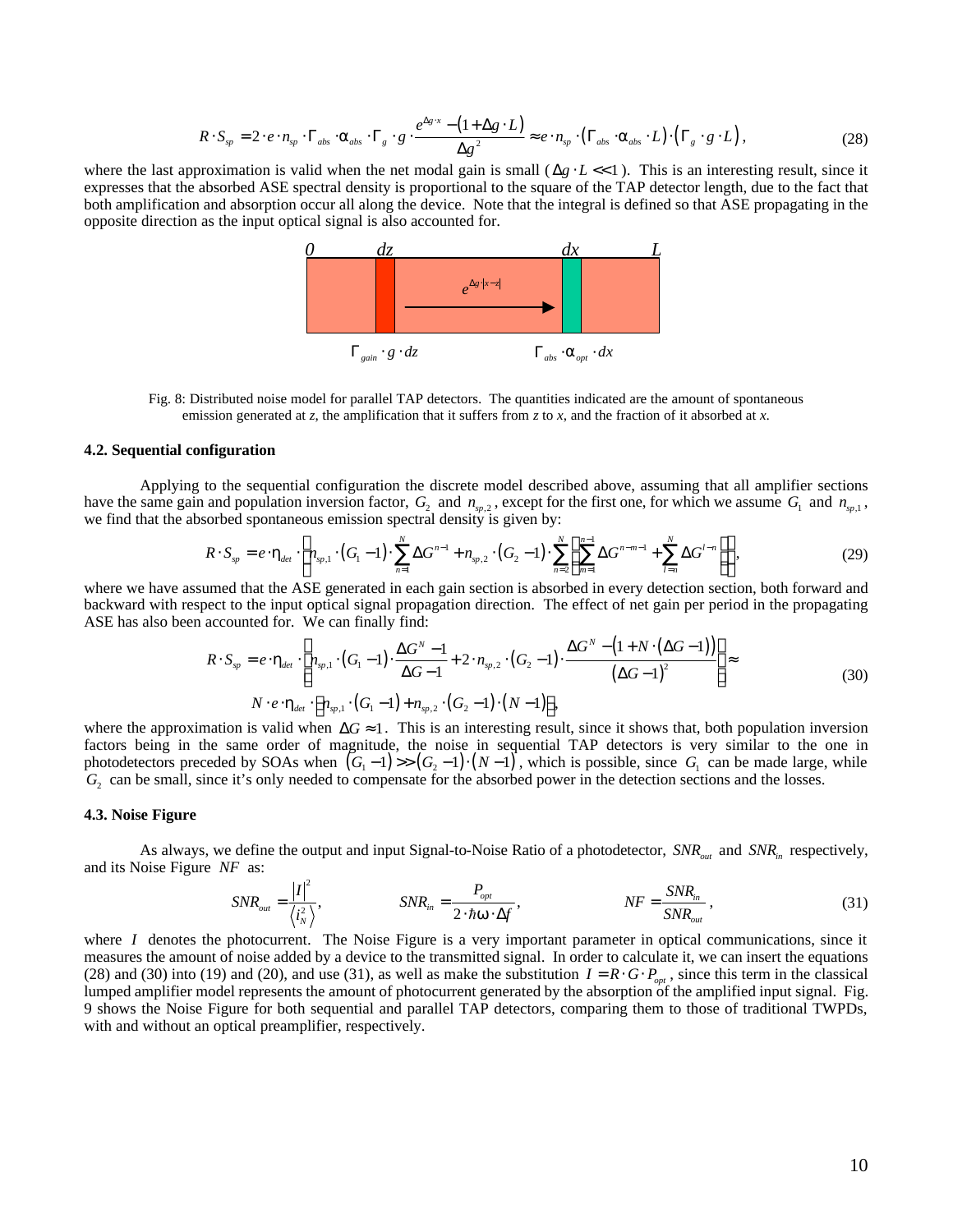

Fig. 9: Noise Figure for parallel (left) and sequential (right) TAP detectors, compared to the noise figures of traditional TWPDs without and with optical preamplification respectively.

For parallel TAP detectors, we have plotted the Noise Figure for different values of the net modal gain, showing that for increasing Δ*g* , the noise penalty decreases, being ~6dB for devices between 100 and 200μm. The optimum length for parallel TAP detectors is then between 150 and 200μm, where the bandwidth-efficiency product has reached its steady value, and the noise penalty is still minimum. We can see that there is a net increase in the dynamic range of ~7dB with respect to traditional TWPDs, since there was an increase of ~13dB in the saturation power.

For sequential TAP detectors, plots with different net gain per period have been omitted, since the change in the Noise Factor is smaller than 0.2dB when Δ*G* goes from 0.94 to 1.06. In the graph we can observe that there is an increase of  $\sim$ 2dB in the Noise Factor for devices with 10 periods, with respect to TWPDs preceded by a single optical amplifier. This is then the optimum number of device periods, since it presents lowest noise penalty of all the ones that exhibit highest bandwidth-efficiency product when there is no net gain per period. We can also observe that, since there was an increase of ~5dB in saturation power, sequential TAP detectors exhibit a dynamic range ~3dB larger than traditional photodetectors with preamplification.

# **5. CONCLUSION**

We have developed simulation models to analyze the performance of TAP detectors, both in their sequential and parallel configurations. Based on traditional distributed element models, and either modifying them or combining them with an ABCD matrix technique, we have calculated the microwave performance of TAP detectors. In the case of the parallel configuration, theoretical and experimental results show very good agreement, validating our model. Using a distributed photocurrent model, we have found the efficiency and bandwidth of TAP detectors. Finally, a distributed noise model was developed and used to find the noise penalty introduced by these devices. The results from these simulations, when compared to other photodetectors with similar bandwidth-efficiency products, yield a net increase in the dynamic range, which we were able to quantify.

# **REFERENCES**

- [1] K.S. Giboney, R.L. Nagarajan, T.E. Reynolds, S.T. Allen, R.P. Mirin, M.J.W. Rodwell and J.E. Bowers, "Travelingwave photodetectors with 172-GHz bandwidth and 76-GHz bandwidth-efficiency product", *Photonics Tech. Lett*., vol. 7, no. 4, Apr. 1995, pp. 412-14.
- [2] D. Wake, "A 1550-nm millimiter-wave photodetector with a bandwidth-efficiency product of 2.4THz", *J. Lightwave Tech*., vol. 10, no. 7, July 1992, pp. 908-12.